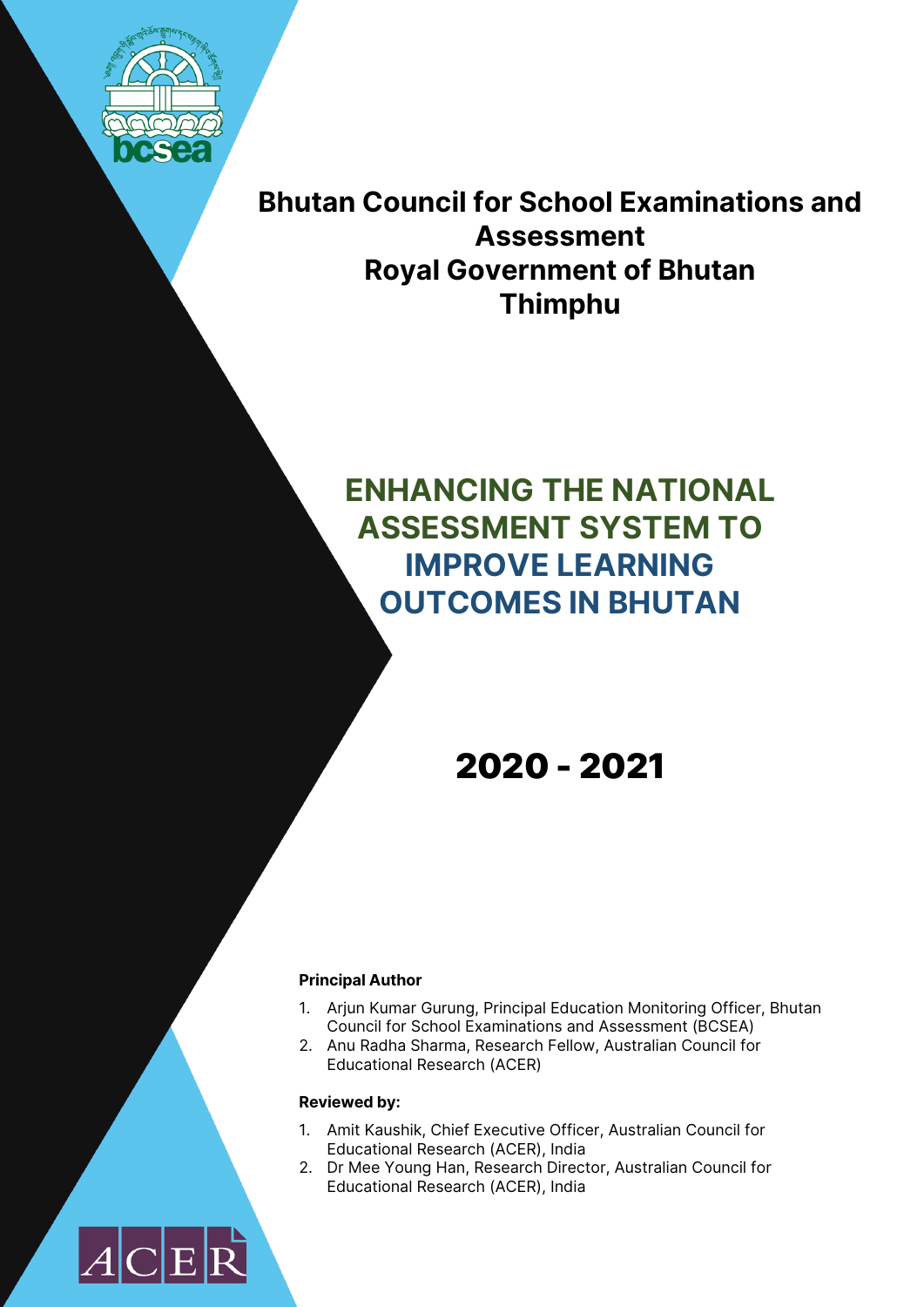Published by Assessment and Monitoring Division Bhutan Council for School Examinations and Assessment Babesa, Thimphu, Bhutan www.bcsea.bt

© Bhutan Council for School Examinations and Assessment, 2020-2021 ISBN 978-99936-635-9-1

This case study on Enhancing the National Assessment System to improve learning outcomes in Bhutan was carried by a team from Bhutan Council for School Examinations and Assessment (BCSEA) in collaboration with the Australian Council for Educational Research (India)in response to the call for submission for the ''5 -Year Progress Review of SDG4 in the Asia-Pacific by UNESCO", Bangkok.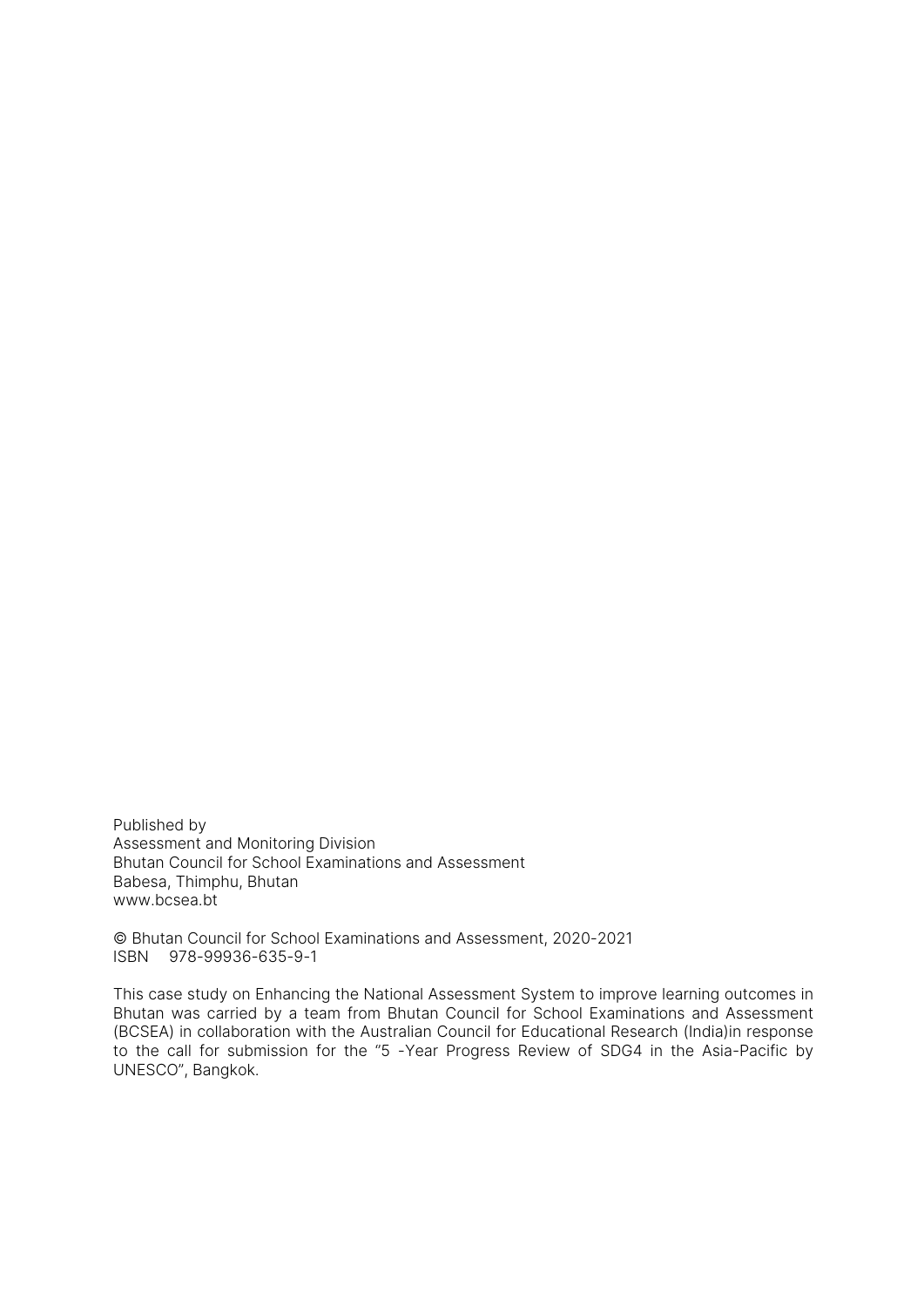## TABLE OF CONTENTS

| <b>INTRODUCTION</b>                      | 1              |
|------------------------------------------|----------------|
| <b>BACKGROUND</b>                        | 1              |
| AN INITIATIVE                            | 3              |
| RELEVANCE IN GLOBAL EDUCATIONAL SCENARIO | 4              |
| <b>KEY ACTIVITIES</b>                    | 4              |
| FRAMEWORK DEVELOPMENT                    | 5              |
| CONTRIBUTION TO EDUCATION SYSTEM         | 6              |
| <b>INCREASED EFFECTIVENESS</b>           | 6              |
| <b>INCREASED EFFICIENCY</b>              | $\overline{7}$ |
| ALIGNMENT WITH GLOBAL PRACTICES          | $\overline{7}$ |
| <b>SUSTAINABILITY</b>                    | 7              |
| SOCIAL FRONT                             | 8              |
| <b>ECONOMIC FRONT</b>                    | 8              |
| POLICY FRONT                             | 8              |
| POLITICAL FRONT                          | 8              |
| LESSONS LEARNED                          | 9              |
| <b>WAY FORWARD</b>                       | 10             |
| <b>REFERENCES</b>                        | 11             |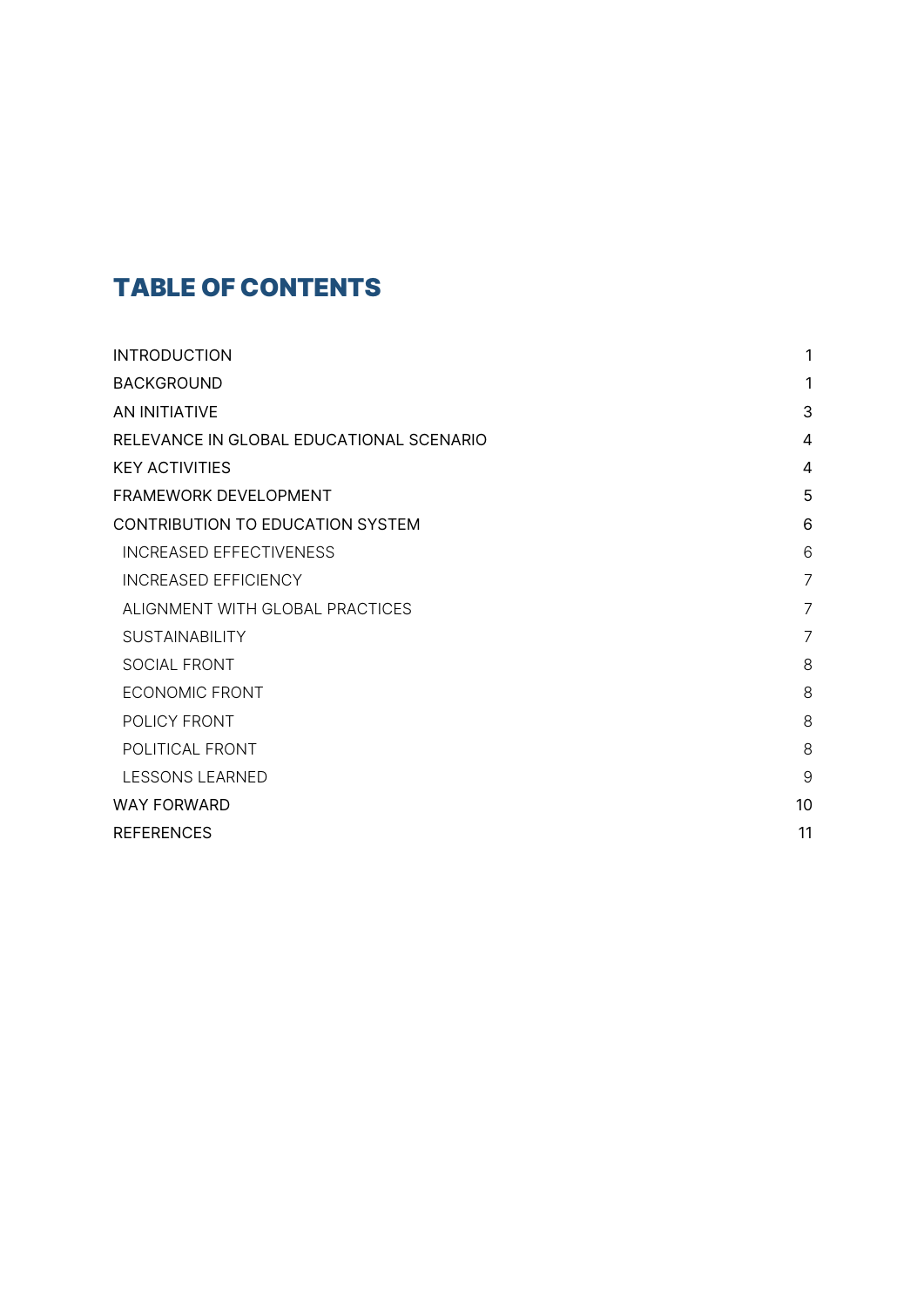## **Introduction**

Countries require reliable and quality evidence to understand if students have the knowledge and skills that they are expected to acquire. Large-scale assessment underpinned by proven methodologies can be a major policy tool to help governments understand if existing education interventions have been able to achieve desired learning outcomes.

Bhutan, a country in South Asia, accords the highest priority to education. To measure the efficacy of school sector interventions, Bhutan Council for School Examinations and Assessment (BCSEA) partnered with Australian Council for Educational Research (India) to strengthen its National Education Assessment (NEA) for obtaining evidence on learning, monitoring the progress of learning outcomes, understanding associations between context and achievement, and differences in achievement between groups. Eventually, the assessment reform will support measuring learning at the key stages of grades 3, 6, and 9.

After one and a half years of the project, Bhutan now has a robust National Education Assessment Framework (NEAF) and technical standards that will guide the management and implementation of NEA. Developed through a participatory process with key education stakeholders, the framework is based on international best practices and local needs. NEA also attempts to assess 21st century skills and students with special needs will be included in the next cycle of NEA implementation.

Intensive capacity building took place under the partnership so that education officials in Bhutan could acquire the knowledge and technical proficiency needed to manage NEA with NEAF as the guiding framework. A strong assessment system will also allow Bhutan to report progress against Sustainable Development Goal 4. Moreover, the data will help policymakers to understand levels of achievement and help them to review the efficacy of education interventions.

## **Background**

The philosophy of Gross National Happiness (GNH) influences the social and economic advancement of Bhutan and education plays a vital role. According to the 2019 Annual Education Statistics, there are 1 007 educational institutes in Bhutan with approximately 166 000 enrolments in grade PP-12 (Policy and Planning Division Ministry of Education, 2019).

Taking a holistic approach to education, Bhutan aims to equip its young population with appropriate knowledge, skills, and competencies, and instil in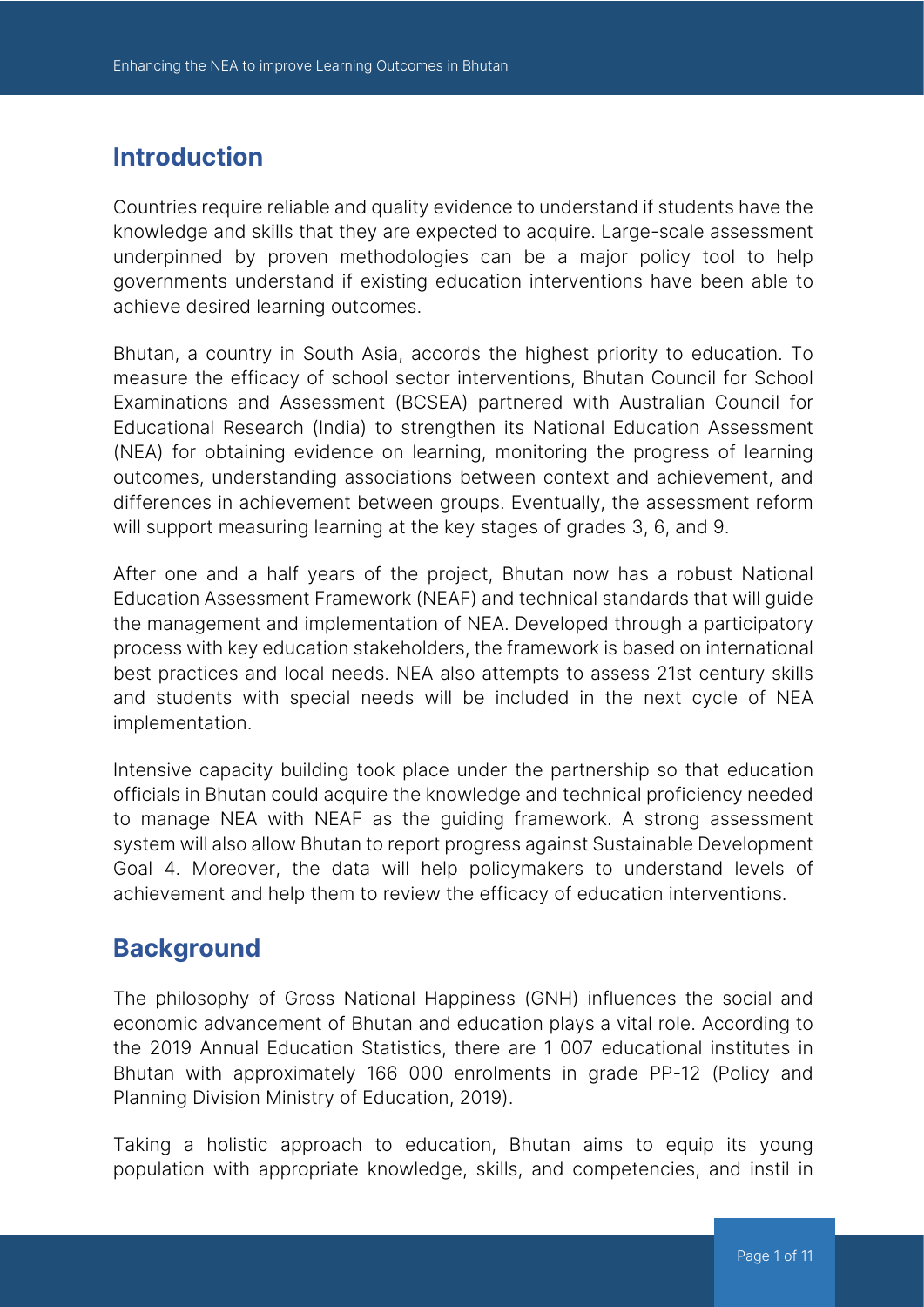them the country's unique cultural and ethical values as well as universal values to cope with the challenges of the 21st century. However, despite the intentions, the quality of education has remained one of its major concerns.

There is high youth unemployment due to skill mismatch − overall youth unemployment rate is estimated at 11.9 per cent (National Statistics Bureau, 2019). In terms of equity, there is a significant difference in educational attainment among children from different economic and social strata (Policy and Planning Division Ministry of Education, 2019).

Given this background, Bhutan Council for School Examinations and Assessment (BCSEA) aspires to conduct periodic learning assessments of students to bring about improvements at the system and classroom levels. Methodologies for planning, implementation, and use of international surveys have changed significantly, and advances in specific disciplines including psychometrics, test development, statistics, sampling theory, and the use of new technologies of assessment have influenced assessments. This project of assessment reform helps to re-examine the assessment system of the country and adopt advanced assessment methodologies.

BCSEA partnered with the Australian Council for Educational Research (India) for the development of NEAF, institutional capacity building in large-scale educational assessment surveys, and technical support in conducting NEA in reading literacy and numeracy for Grade 3.

In coordination with the Policy and Planning Division and the Gross National Happiness Commission, and with support from development partners, BCSEA secured a total of Nu (BTN) 35 344 428 from the Global Partnership for Education (GPE) under the project 'Enhance national assessment system to improve learning outcomes'.

The draft NEAF draws from global assessment best practices to ensure that data is designed, collected, managed, and analysed effectively for the accurate measurement of learning outcomes. It also leverages to maximize students learning outcomes and raise the educational standards to international level.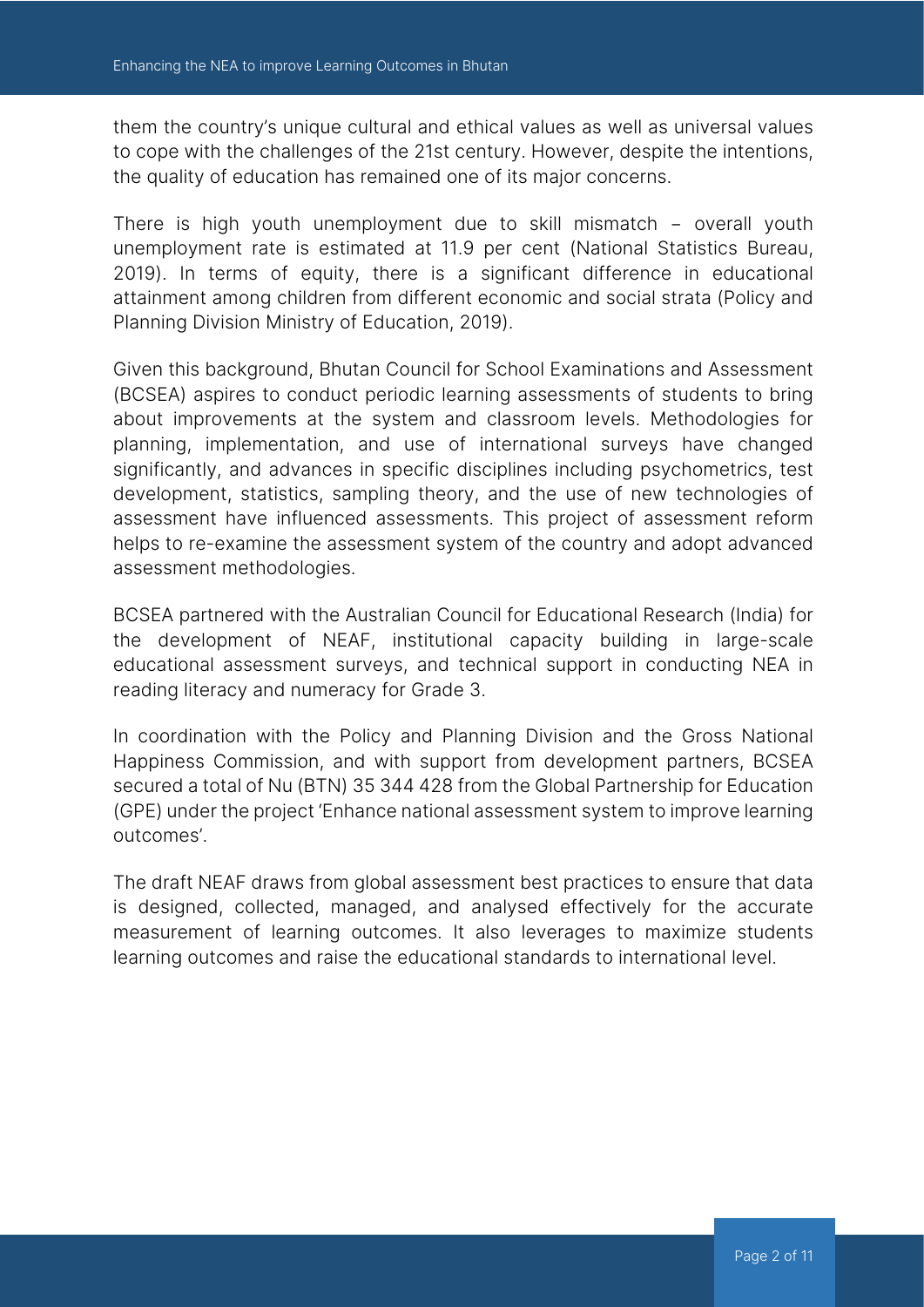## **An initiative**

The results from NEAs conducted since 2004 indicated a lack of conceptual understanding and the absence of real-life applications across grades and subjects; there is little evidence available to ascertain the rigour of processes adopted in these past exercises. A retrospective analysis undertaken by BCSEA found some major challenges in past NEAs in the following components (BCSEA, 2015-2016):

- F assessment framework;
- $\bullet$  sampling;
- F background questionnaires;
- $\bullet$  standardised test administration;
- $\bullet$  standardised test instruments;
- $\bullet$  field trial:
- $\bullet$  data analysis;
- F scale; and
- report writing.

Clearly, to improve the national assessment system, there was a need to address challenges in these areas. Put simply, to make a full assessment of the education system and accurately identify areas for policy interventions, BCSEA needed a national-level assessment based on advanced methodologies and guided by a robust assessment framework.

The reform of national assessments under the collaboration between Bhutan and ACER India targets:

- F developing a technically robust inclusive National Education Assessment Framework (NEAF) for grades 3, 6, and 9;
- F building institutional capacity to include students with special needs in future NEAs;
- $\bullet$  enhancing national capacity to implement NEA;
- $\bullet$  diagnosing the health of the education system for early-grade learning;
- $\epsilon$  improving national capacity to utilise assessment data to inform policy decisions; and ensure increased and sustained funding for NEA in future cycles.

Through this project, Bhutan aims to strengthen the core pillars in the assessment system – assessment framework, systemic capacity to implement a national assessment, and assessment instruments. By assessing key stages of learning,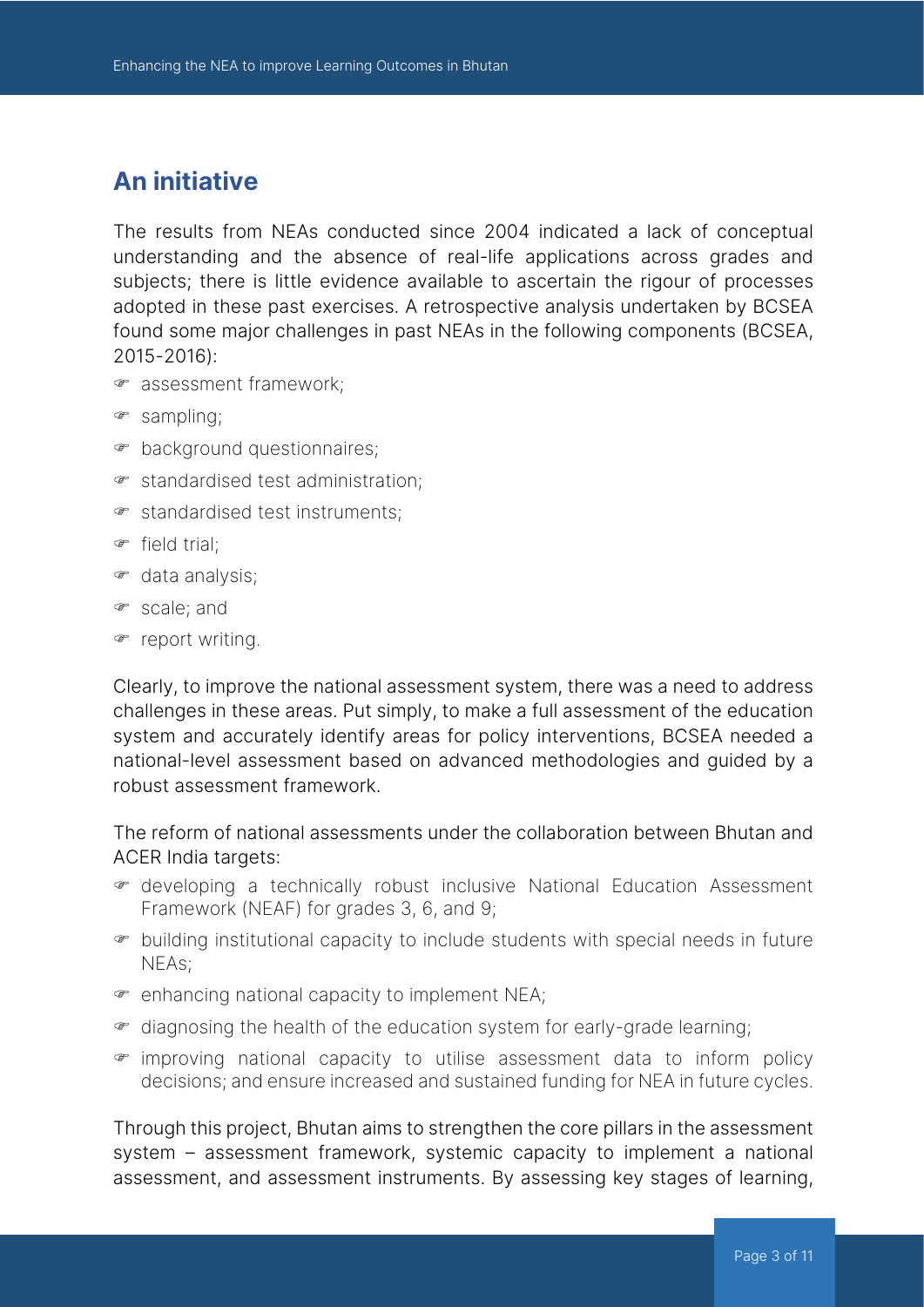Bhutan will be able to understand the achievements and gaps in foundational learning up to the secondary education level.

## **Relevance in global educational scenario**

In 2015, the Royal Government of Bhutan embraced the 17 Sustainable Development Goals (SDGs). The assessment reform documented here as a best practice contributes to target 4.1 of Sustainable Development Goal 4 – 'By 2030, ensure that all girls and boys complete free, equitable and quality primary and secondary education leading to relevant and effective learning outcomes.'

SDG Goal 4 stresses the need for learners to attain a minimum level of knowledge and skills in core learning domains. The robust components of the assessment framework will strengthen NEA and enable collection of accurate data on the learning levels of students. The data from NEA can be used to determine the actual levels of learning attained by students, measure their competencies and application skills, and report progress towards the goal of ensuring equitable and quality education (Australian Council for Educational Research [ACER] & UNESCO Institute for Statistics [UNESCO UIS], 2017).

The data from the national assessment will measure the learning outcomes of students and provide recommendations for designing targeted education interventions. The data will provide insights into questions such as the following: Are Bhutanese students achieving desired learning outcomes? Have their educational achievements improved over time? Has the education system addressed socio-economic disadvantage? Do students have the skills for life and work in the 21st century?

## **Key activities**

Bhutan is a unique country in South Asia with a distinct geographical location and cultural heritage. Standardised educational survey practices when applied directly may not give desired outcomes, and thus contextualisation was necessary.

Activities involved in the development of NEAF and building capacities of key personnel included the following:

F ACER experts reviewed the curriculum and learning outcomes and standards for grades PP to 12. To understand Bhutanese education policies, the ACER experts conducted a desk review to analyse relevant policy documents of the Royal Government of Bhutan, and then visited Bhutanese schools to familiarise themselves with the school system in Bhutan.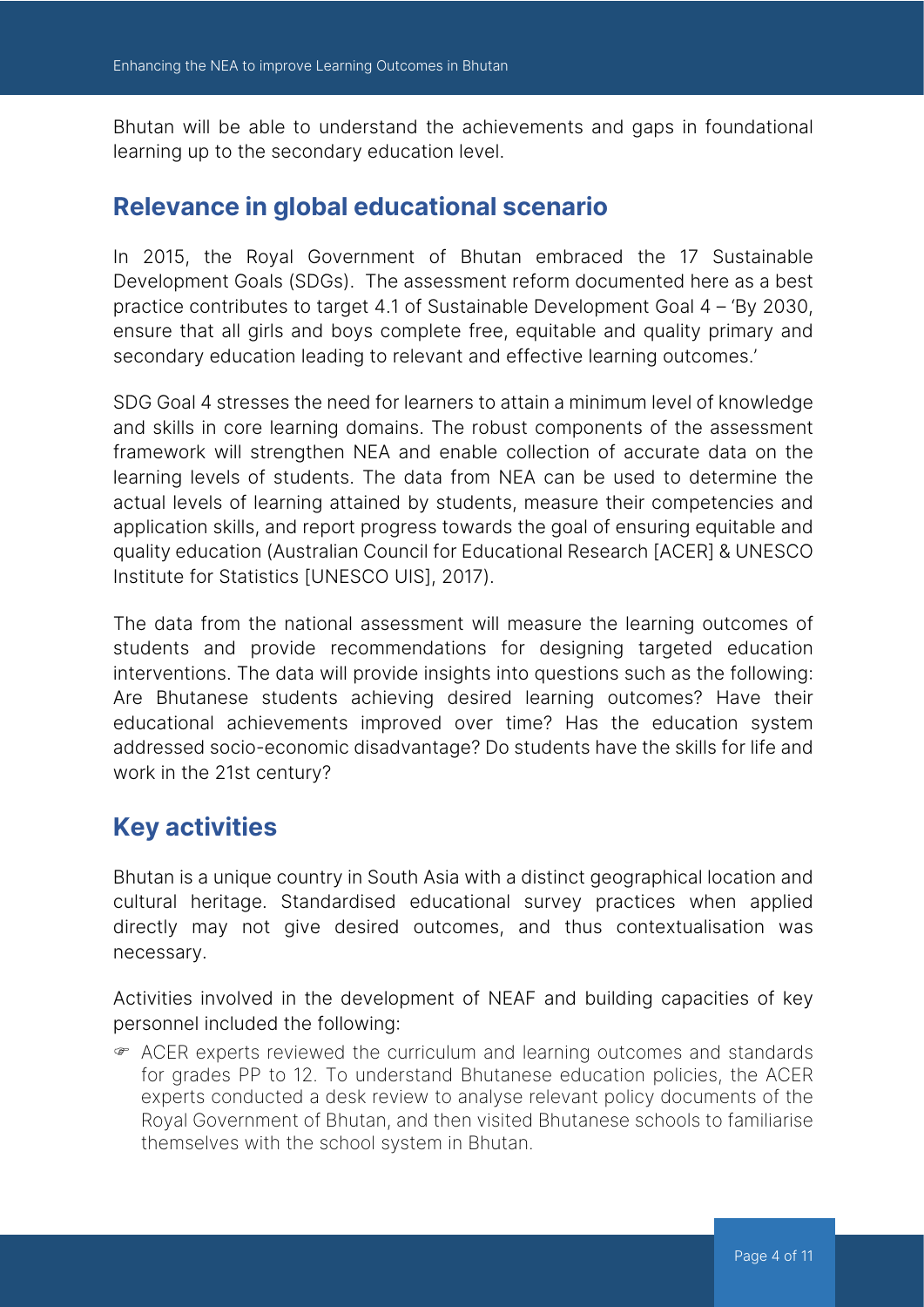- F BCSEA and ACER India teams collaboratively developed NEAF along with a technical standards document in the first three quarters of the project. Two face-to-face workshops were organised in February and April 2019 to enhance the professional capacity of the BCSEA team in understanding the best practices to be followed in large-scale educational assessment, and acquaint them with processes to be followed in the development of assessment framework. After several rounds of deliberations between the teams, a contextual approach was finalised for NEA. A National Core Review Team was constituted to review of the draft NEAF, which met thrice from March to July 2019 to discuss various aspects of the framework.
- To enhance BCSEA's capacity for implementation of NEA, workshops on contextual and cognitive instruments were organised in September and October 2019 in Paro, Bhutan. During these workshops, teams of experts selected by BCSEA were trained by ACER India on crucial aspects of designing and developing tools of NEA. Cognitive labs were conducted to check and ascertain the various aspects of the cognitive tools. During the same period, a workshop on sampling was also conducted to build institutional capacity on selecting samples for the field trial and main survey.

## **Framework development**

Since 2018, a number of milestones have been achieved that will support Bhutan in the management and implementation of NEA in the future.

1. A National Education Assessment Framework (NEAF) was developed after a series of capacity building workshops. Participants involved in its development were sequentially introduced to the best practices in large scale assessment and its components including design, preparation, implementation, and analysis. The process of development started with a review of the Bhutanese curriculum and frameworks of other large-scale assessments. Three drafts were prepared and each was scrutinized by the NEAF review committee composed of representatives from key departments. A rigorous consultation with diverse stakeholders − parents, local government, school teachers, school principals, district education officers, pupils with disabilities, curriculum experts, educationists, policymakers, civil society organisations, nongovernmental organisations, and development partners was conducted before finalising the assessment framework. Such consultations helped in ensuring that all education stakeholders were in agreement so that NEA received appropriate support from all groups. The NEAF was thoroughly discussed at different forums such as the Education Sector Coordination Meeting and the Curriculum Technical Advisory Board Meeting, before being finally endorsed by BCSEA's Board of Directors.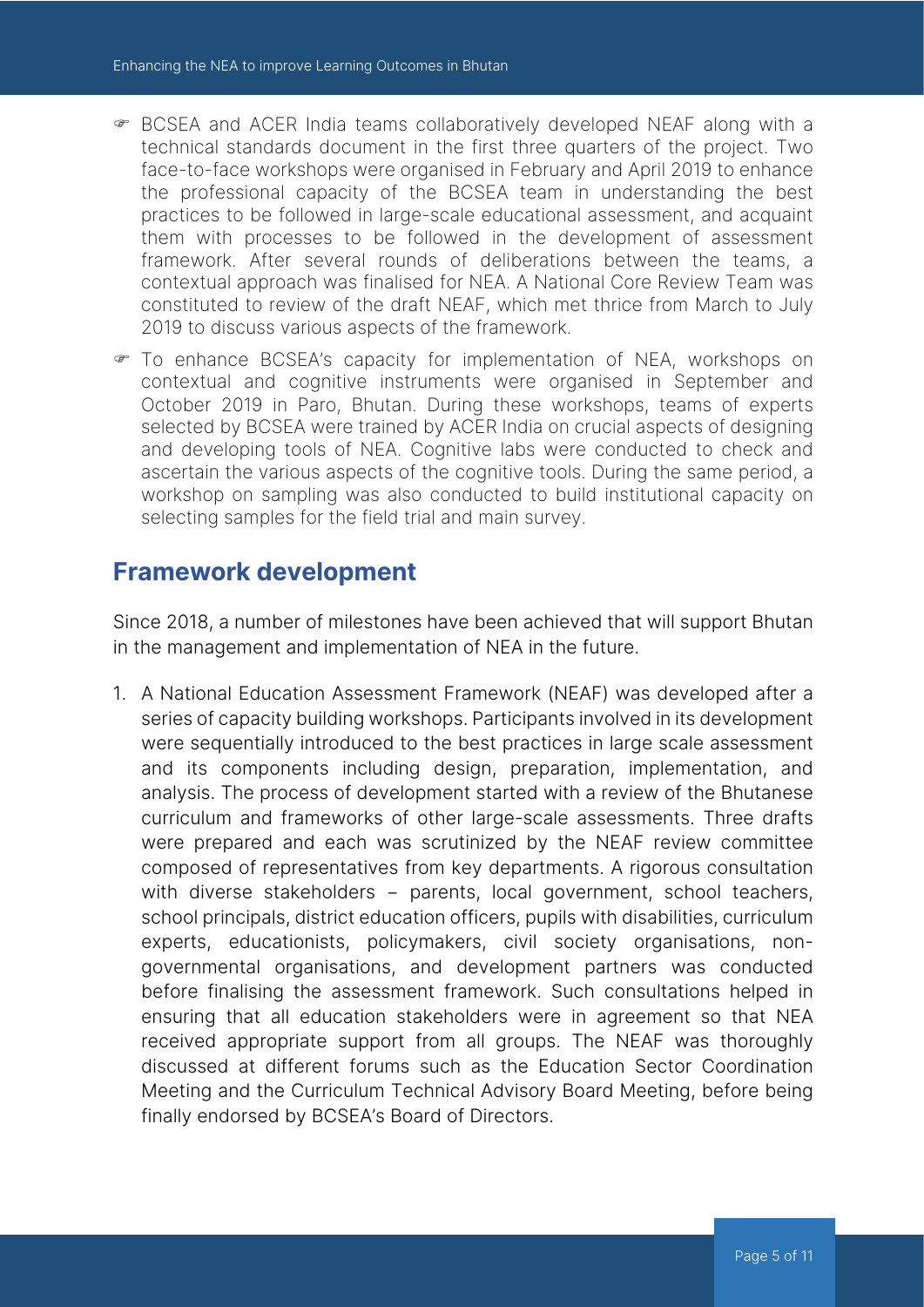- 2. The principles of robust assessment programmes, including design, preparation, implementation, analysis, and reporting have been followed in the current programme, thus, establishing an assessment system based on global good practices. These processes have been sited within a broader quality framework, in particular, the United Nations Fundamental Principles of Statistics that sets out the professional and scientific standards for the generation of official statistics. Such standardised procedures in the collection and dissemination of statistics will ensure that decisions are based on high quality education data (United Nations Statistics Division, 2015).
- 3. A series of capacity-building workshops have been conducted at the national level according to the newly defined roles and responsibilities in the NEAF. National capacity building is integrated within different stages of the project so that partners including the Ministry of Education, Royal Educational Council, and BCSEA can build necessary capacity at all levels to realise their commitments towards achieving the Bhutan Education Blue Print 2014-2024 and 12th Financial Year Plan (FYP).
- 4. Large-scale assessments assess identified learning domains, for example, reading literacy and mathematical literacy, on pre-defined learning outcomes. The content along with skills required to master a learning domain and learning outcomes are defined in the assessment framework. The focus of the assessment is whether the learner can apply the skills and concepts learnt in schools in a variety of real-life situation. Data collected in a large-scale assessment has the potential to depict the precise status of an educational scenario, and management of data quality plays a central role in achieving SDG 4. To adequately capture the data, appropriate technical standards were developed for the NEA.

## **Contribution to education system**

#### **Increased effectiveness**

To track and monitor progress in the provision of quality education, systems have to measure the impact of their interventions. Assessment reform will ensure that the learning outcomes of Bhutanese children are measured accurately using advanced learning assessment techniques.

Testing students only on the basis of the prescribed curriculum and not on the basis of competencies may not indicate the actual levels of learning that students have attained. An analysis of learning outcomes can be used to inform education policies, target resources, modify school curriculum, pedagogies, and teaching and learning practices of a country (ACER & UNESCO UIS, 2017). NEA focuses on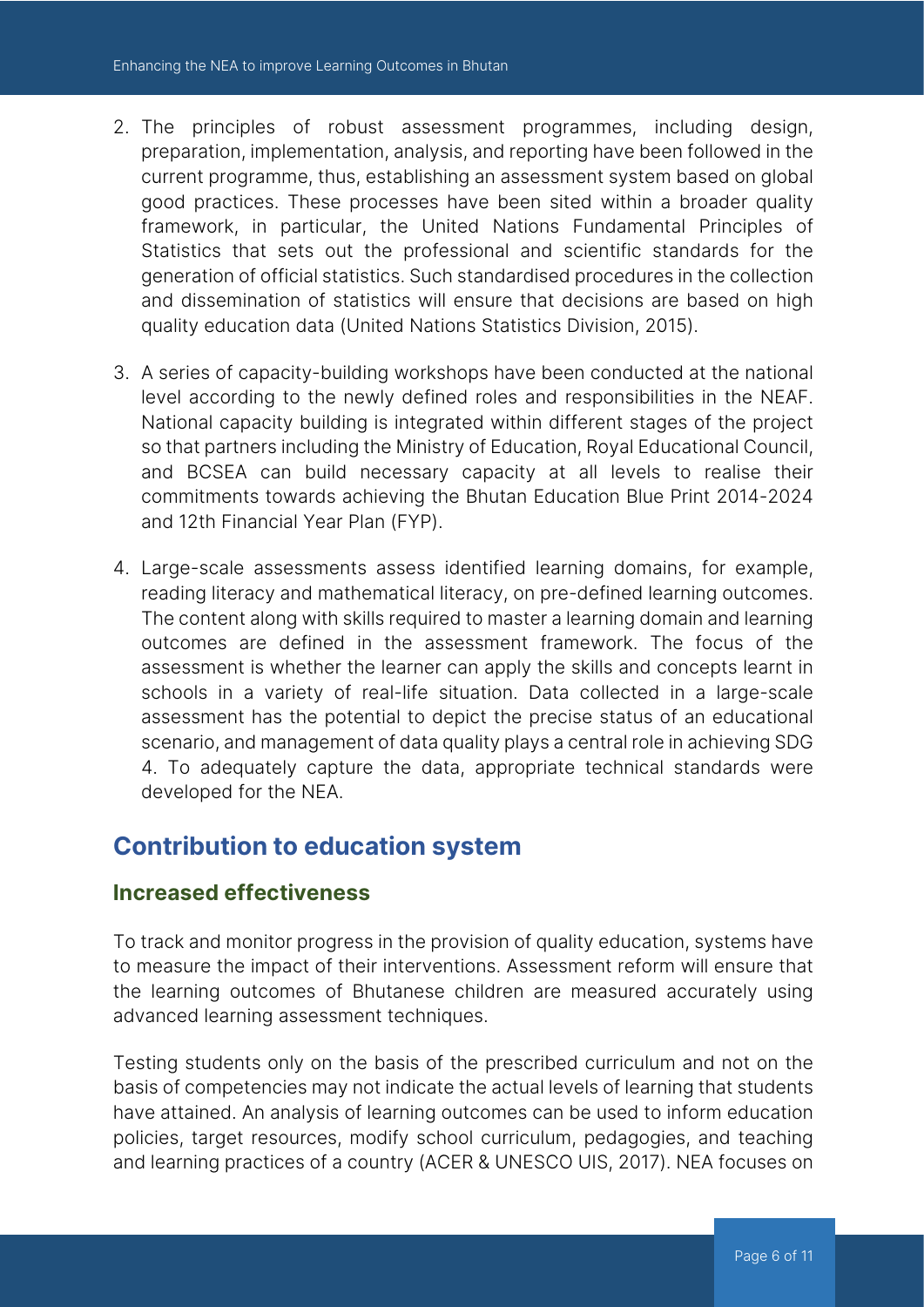measuring learning outcomes and provides an opportunity to assess students' academic competencies and their ability to apply the skills and concepts they have learnt.

#### **Increased efficiency**

The NEA framework draws from best practices of assessment and follows international standards. Simultaneously, the framework is contextualised to meet the educational aspirations and vision of Bhutan and aligned with the Bhutan education sector plans.

An assessment framework is a foundation for rolling out large-scale national assessments such as NEA. The framework allows testing of curriculum-based knowledge and provides opportunities to test competencies in each test domain of learning – English, Dzongkha, Mathematics, and Science.

The associated project frameworks, operational plans, standard operating procedures, and reporting and monitoring tools will support smooth implementation and management of NEA.

### **Alignment with global practices**

To understand if Bhutan is meeting the target of quality education, it needs quality data that reveals the current learning levels of students and the achievement gaps between groups (especially socioeconomically disadvantaged groups). With the improved assessment system, Bhutan will be able to derive sound, reliable, and comparable education data from the national assessment and design interventions based on the evidence. Bhutan's NEA is an effort to measure 21stcentury skills embedded within the parameter of the Nine Student Attributes in the Bhutan Education Blueprint (The Ministry of Education, Royal Government of Bhutan, 2014). The holistic assessment will be able to provide a clear picture of the health of the education system, support improvements of interventions, and eventually learning.

#### **Sustainability**

The participatory and collaborative nature of the reform process is likely to improve the implementation and management of NEA. Capacity building of key education officials on the components of all aspects of large-scale assessment will ensure that the system is able to undertake implementation without the assistance of external technical partners. The manuals and protocols, if followed faithfully, will ensure that the assessment administered is able to yield quality data. To give an example, while ACER India will lead the data analysis during the field trial, in the main survey, Bhutanese experts will conduct the data analysis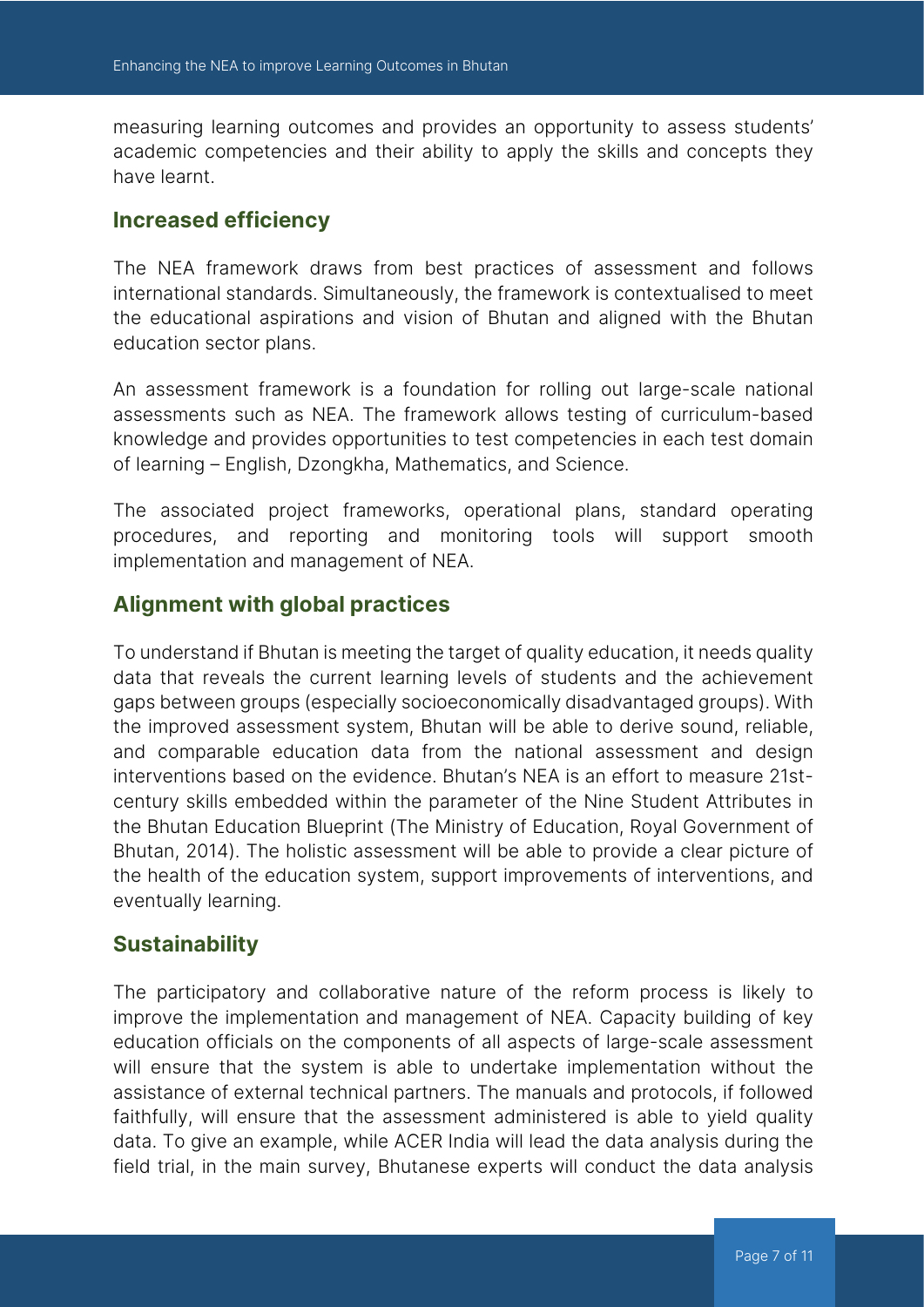with technical inputs from ACER India. Currently, the reform programme is being funded by grant support from GPE under Education Sector Program Implementation Grant (ESPIG) to BCSEA. It is expected that once the NEAF is endorsed, the Royal Government of Bhutan will ensure increased and sustained funding for NEA for future cycles.

## **Factors ensuring success**

#### **Social front**

- F The small population size of the country allows fast-track implementation of any planned activity.
- $\blacktriangleright$  With a small and dedicated team working in the assessment department, networking, knowledge transfer, and information sharing are easy. Appropriate size and composition of other teams also support intra-department coordination.

#### **Economic front**

- From 2014 to 2017, the government's expenditure on education increased at an average rate of around 10 per cent of the total expenditure.
- $\blacktriangleright$  In 2017, education expenditure accounted for 19.4 per cent of the total government budget which translates to 4.9 per cent of the Gross Domestic Product (GDP). This is above the international benchmark of allocating a minimum 4 per cent of the GDP to education.
- The government's ability to secure the grant from GPE under ESPIG demonstrates the faith of development partners in the national system.

### **Policy front**

- F Bhutan's policy and planning documents emphasise a holistic approach to education, aimed at equipping the young population with Bhutan's unique cultural and ethical values, as well as universal values and globally applicable skills and competencies.
- F Education is recognised both as a basic human right and as a pre-requisite for social, cultural, and economic progress (Department of Education, 2001).
- $\blacktriangleright$  The 12FYP shifted the focus of education from expanding access to the quality of learning. Out of ten National Key Performance Indicators (KPIs) for education and skills, nine are related to quality at various levels of education.
- F The previous NEAs and PISA-D participation have helped reflect on the experience and provide critical inputs to shape the current NEAF.

### **Political front**

F Two-party system, stable government, education leader desire for change and strong political will support seamless implementation of the project.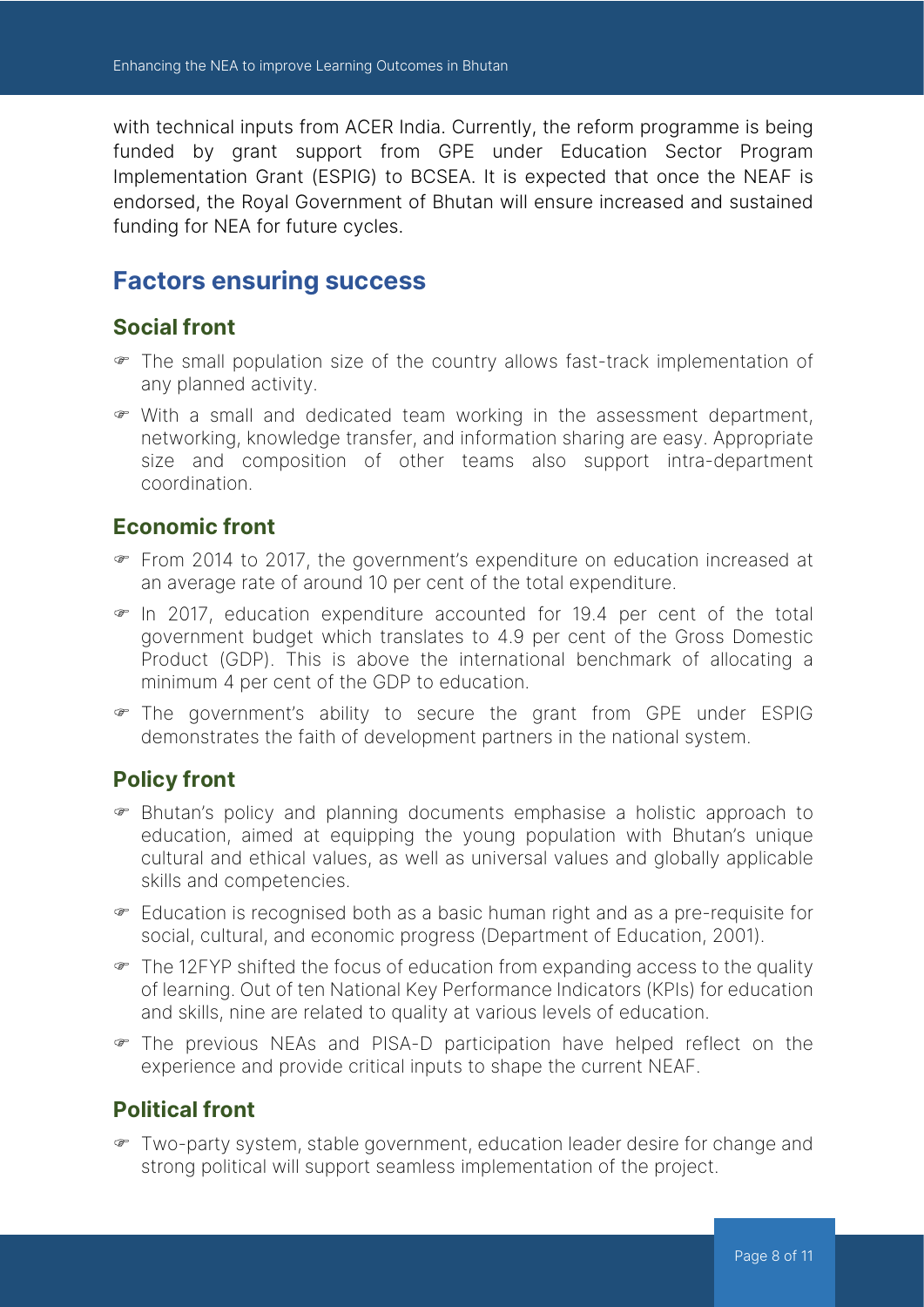#### **Lessons learned**

- F The objectives of the project have evolved over time. The collective efforts of the core members from BCSEA, the national review team, and support from the international technical team, ACER India, helped build an appropriate response to the changes.
- F Planning in advance helped coordinate with diverse stakeholders and involve them at different levels of the NEAF development process.
- For successful implementation of any large-scale assessment, a dedicated assessment team with appropriate skills and adequate resources is a must for responding to the diverse demands of designing, implementing, analysing, and disseminating the outcomes of the learning assessment. Such a team was constituted and has remained in place to guide the reform process.
- F Developing standardised assessment instruments aimed at measuring values and attitude apart from cognitive rigour has been a new lesson for BCSEA.
- $\blacktriangleright$  It was felt that consultation on contextual instruments with different stakeholders can add value to the instrument. Thus, for the development of contextual questionnaires in the project, opinions of diverse stakeholders like school heads, district education and policy makers were also sought.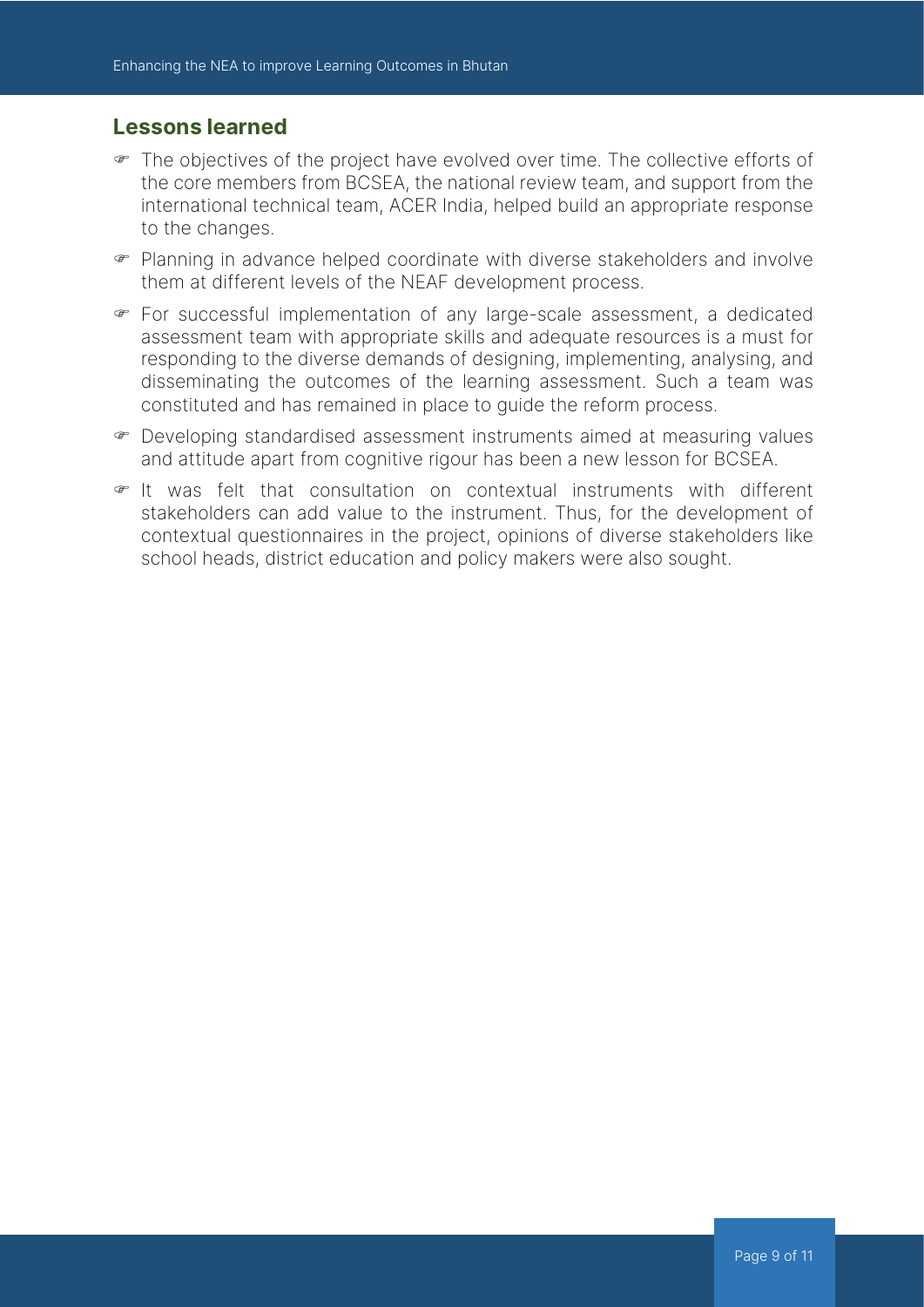## **Way forward**

The unique features of this assessment which can be replicated in other South-Asian countries include:

Rigorous and consultative approach adopted in the development of the assessment framework − A technically sound assessment framework is a prerequisite for robust educational assessment. A participatory framework helps define each learning domain and competency in the context of a specific country, which in turn validates the process and ensures success.

Measurement of country specific skills − While a country may aspire to achieve best international educational practices, it may be necessary to work within practical constraints to know the actual level of learning of students in the country. Sometimes limitations can pave the path for innovation. In the case of Bhutan, it was not practical to assess 21st century skills as defined for developed countries. The skills defined as desired attributes in Bhutanese students in policy documents have limited measurability. Thus, a unique blend of cognitive and contextual questions was developed to report on them.

Building institutional capacity − Conducting NEA with the help of an international agency with assessment expertise ensures the credibility of data. In the long run however, developing the country's capacity for gathering valid and reliable educational data can make the process sustainable.